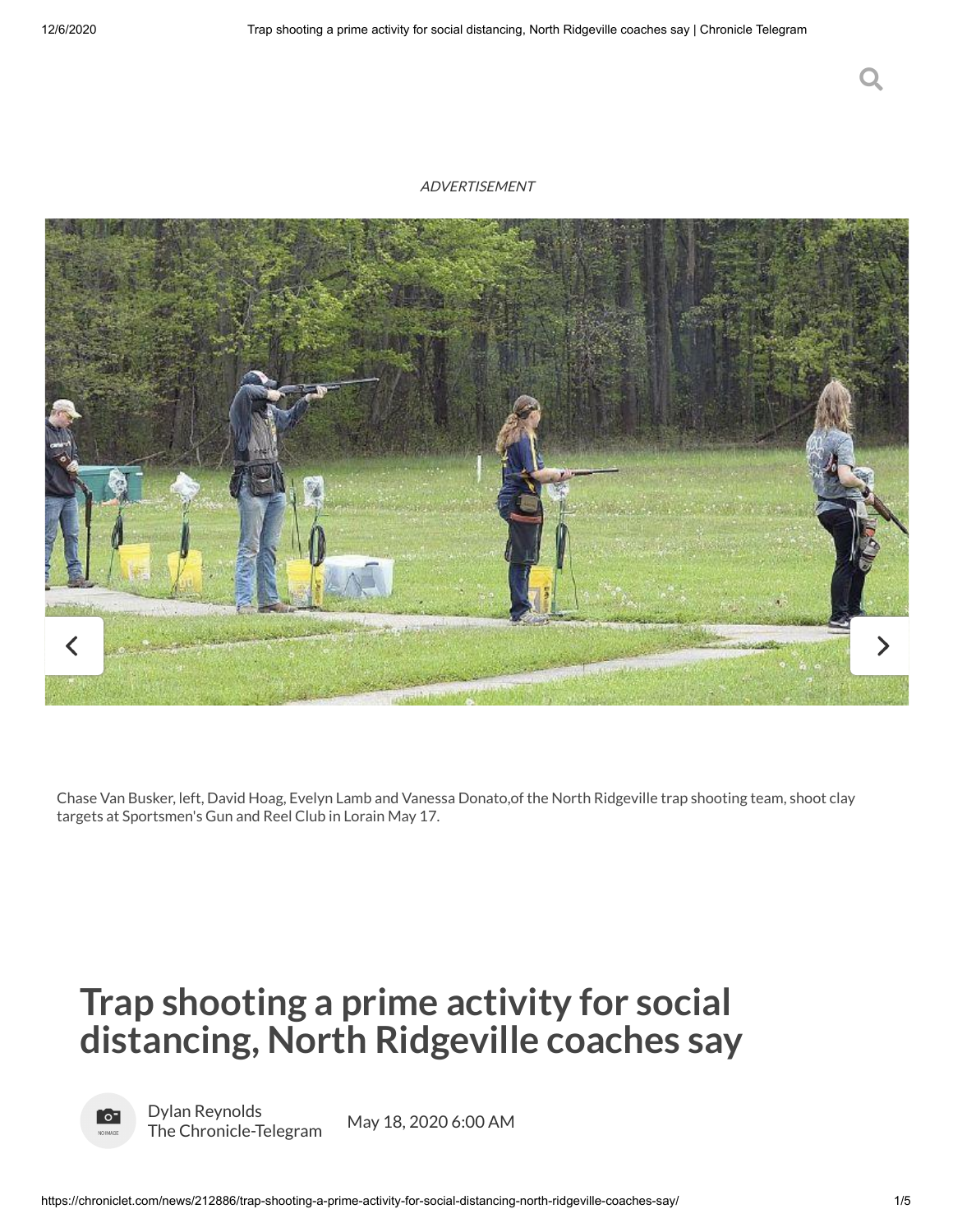apart at all times. But that is the case for the sport of trap shooting, and North Ridgeville High School team coach Ben Gommel said these days of social distancing offer a perfect opportunity for the activity.

"The (shooting) stations are well over 6 feet apart," he said. "We're trying to keep distancing as best as we can."

ADVERTISEMENT

The North Ridgeville team held its first practice of the season Sunday at Sportsmen's Gun and Reel Club on Middle Ridge Road. After getting the go-ahead to practice, the team will participate in a modified season without a state or national championship.

Despite the shortened season, team member Rhiannon Vance, a sophomore, said the fact that she and her teammates can continue shooting at all is a good reminder that activities can go on with the  $\sim$ per safety precautions in place. Vance is the fall 2019 varsity state

 $\left\langle \right\rangle$  les champion.

North Ridgeville is a member of the USA Clay Target League, composed of more than 32,000 students across the country. Twelve schools in Ohio participate; Gommel and coach Mark Meincke said North Ridgeville is the only one in Lorain County. There are 45 members of the team this season.

In addition to giving athletes a chance to improve their marksmanship with clay targets, the league also puts a heavy emphasis on proper firearm handling and safety. This year, firearm safety includes the additional step of regularly disinfecting the guns and coaches avoiding getting too close to team members during instruction.

Team member Vanessa Donato, a freshman, said she had never shot a gun before joining the team as an eighth-grader out of "pure curiosity." In her first year on the team, she earned her way to becoming the spring 2019 varsity State ladies champion.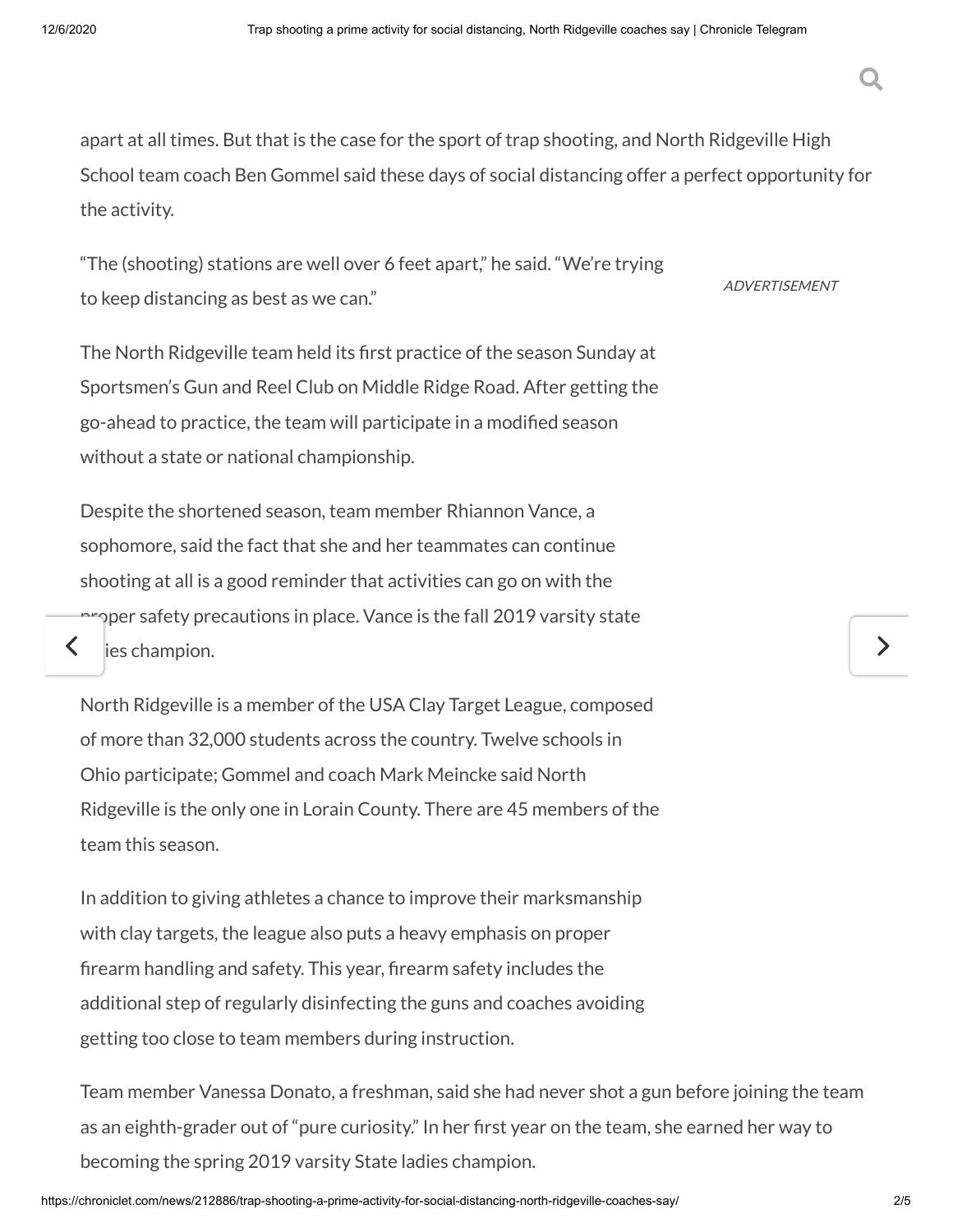the trap team this spring.

"When softball was canceled, I was bummed out," she said. "But I also could spend more time shooting and getting better." Besides winning the state championship medal, her greatest achievement in the sport thus far was hitting 99 out of 100 clay pigeons in a session.

Senior Patrick Casselberry has been on the team since it was founded in 2017, and he said it's been a privilege to see more students interested in joining the team after seeing many of its members achieve success at the range.

That sentiment was echoed by senior Chase Vanbuskirk, who said he was excited for the opportunity to shoot on his school team and has stuck with it throughout high school.

As the team has doubled in size, Meincke said they've received great support from Sportsmen's Gun and Reel Club, both financially and in offering a space to shoot that allows team members to stand at an acceptable social distance from each other.

 $\zeta$   $\bot$   $\mu$ r team is like a big family. We have moms and dads, grandpas and grandmas out here all the time," Gommel said. "It's a great group of people."

Contact Dylan Reynolds at (440) 329-7123 or [dreynolds@chroniclet.com](mailto:dreynolds@chroniclet.com). Follow him on Twitter [@drey1357](http://twitter.com/drey1357).

> ADVERTISEMENT ADVERTISEMENT

ゝ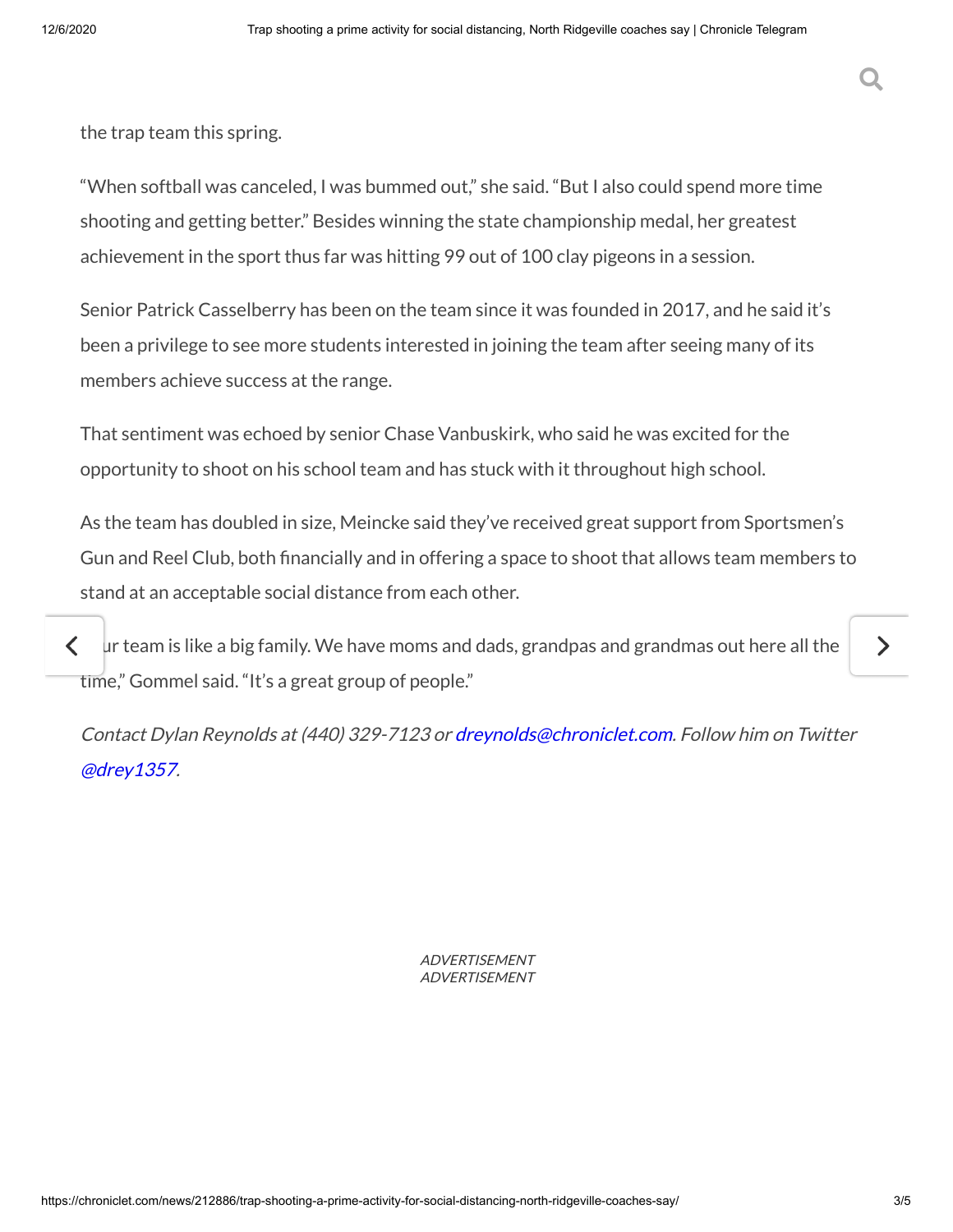#### $T_{\rm eff}$  and  $T_{\rm eff}$  are  $T_{\rm eff}$  and  $T_{\rm eff}$  and  $T_{\rm eff}$ Search for the contract of the contract of the contract of the contract of the contract of the contract of the



**Lorain Veterans [Councilto](https://chroniclet.com/news/243803/lorain-veterans-council-to-honor-pearl-harbor-day-on-monday/) honor Pearl Harbor Day on Monday**

**[Scott Petrak:](https://chroniclet.com/news/243898/scott-petrak-browns-in-good-position-but-still-have-work-to-do-to-make-playoffs/) Browns in good position but still have work to do to make playoffs**

**Boys basketball: Open Door comes back strong but can't sustain rally, falls to [Cornerstone](https://chroniclet.com/news/243895/boys-basketball-open-door-comes-back-strong-but-cant-sustain-rally-falls-to-cornerstone-christian/) Christian**

**High school sports: Area [conferences,](https://chroniclet.com/news/243889/high-school-sports-area-conferences-schools-to-stay-paused-for-at-least-another-week/) schools to stay paused for atleast another week**

ADVERTISEMENT

**COVID Q&A: Lorain County Health [Commissioner](https://chroniclet.com/news/243835/covid-qa-lorain-county-health-commissioner-talks-vaccines-and-viral-spread/) talks vaccines and viral spread**

**Add holiday [debt stress](https://chroniclet.com/news/243813/add-holiday-debt-stress-to-the-pile-lorain-county-families-struggling-to-put-presents-under-the-tree/) to the pile: Lorain County families struggling to put presents under the tree**

**Santa Claus is coming to Amherst, and [answering](https://chroniclet.com/news/243721/santa-claus-is-coming-to-amherst-and-answering-childrens-letters/) children's letters**

**Medina [Community](https://chroniclet.com/news/243734/medina-community-band-virtual-holiday-concert/) Band Virtual Holiday Concert**

ゝ